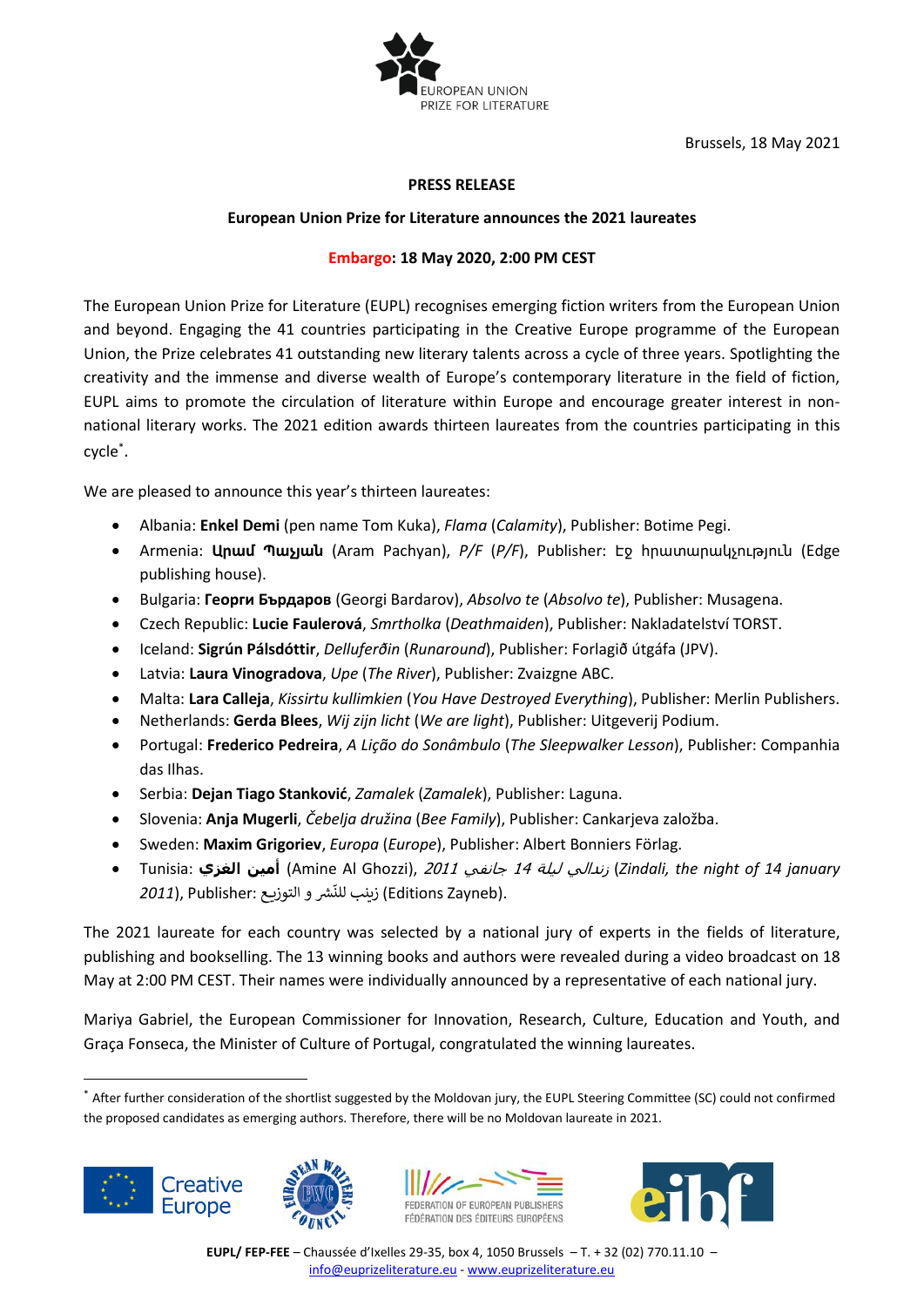

Commissioner Gabriel said: "*The EU Prize for Literature celebrates and promotes the incredible creativity and diversity that can be found in Europe's contemporary literature scene. The immense value of literature is more apparent now than ever before. Having lived under the shadow of Covid for more than a year, books have become "essential". Congratulations to the laureates!*"

"*My congratulations to all the award winning authors, who thus become part of this honourable list of winners of the European Union Prize for Literature. May their imagination continue to make our reality better through its works and talent,"* said Graça Fonseca, the Minister of Culture of Portugal.

The EUPL is organised by a Consortium of associations comprising the European Writers' Council (EWC), the Federation of European Publishers (FEP), and the European and International Booksellers Federation (EIBF), with the support of the European Commission.

"*The European Writers' Council warmly congratulates the nominees and winners of this year's European Union Prize for Literature! We thank you for your tirelessness to observe and tell about the world. You are not only the sources of the book value chain, but your works are the sources of democracy, cultural exchange, and a diverse European community*," said Nina George, President of the European Writers' Council. "*The EUPL 2021 is a special prize: it marks the beginning of a still unclear time "after". Let us enter these post-crisis years with optimism and accept the challenge to continue writing – and awarding – literature that is as diverse, surprising or unusual as possible*."

Peter Kraus vom Cleff, President of FEP, commented: "*I firmly hope that the 2021 EUPL laureates will be able to meet their audience presently in their country and in the future all over Europe and beyond. Whether in person or online, the label EUPL has attracted many publishers and encouraged translations. Each translation is a vivid proof of Europe's rich, diverse, and fascinating creative publishing landscape. The famous European writer and thinker Umberto Eco said 'Translation is the language of Europe'. I would paraphrase him in saying that 'Translation is the language of empathy'. As the President of the Federation of European Publishers, I am proud and happy that so many previous EUPL laureates have been translated in various European languages, finding new readers and this is what I sincerely wish to the 2021 laureates.*"

Jean-Luc Treutenaere, co-President of EIBF, added: "*The past year has been very difficult and challenging for many of us. Faced with a pandemic and the loss of access to many of our favourite and comforting cultural places, books have offered us solace, escape, and adventures. Being able to read diverse novels, from various linguistic and cultural backgrounds, is a great way to interact and get to know new characters, habits, and local cultures from the safety of our homes. The European Union Prize for Literature offers just that, and I am very pleased to offer my congratulations, on behalf of the European and International Booksellers Federation, to the 13 winning authors for this year. I am looking forward to exploring the worlds they've created and finding their novels on the bookshelves in bookshops across Europe."*







**EUPL/ FEP-FEE** – Chaussée d'Ixelles 29-35, box 4, 1050 Brussels – T. + 32 (02) 770.11.10 – [info@euprizeliterature.eu](mailto:info@euprizeliterature.eu) - [www.euprizeliterature.eu](http://www.euprizeliterature.eu/)